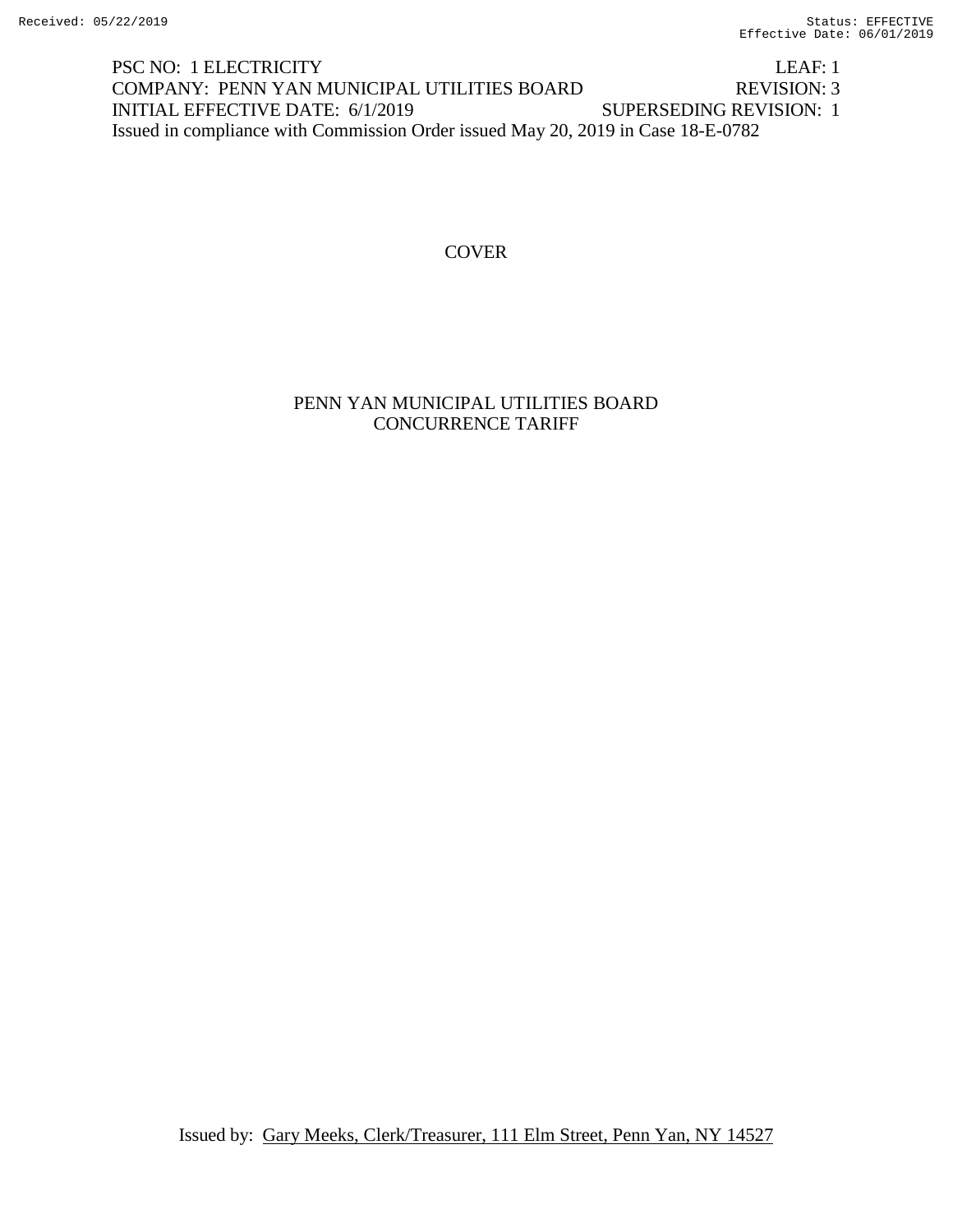## PSC NO: 1 ELECTRICITY LEAF: 2 COMPANY: PENN YAN MUNICIPAL UTILITIES BOARD REVISION: 4 INITIAL EFFECTIVE DATE: 6/1/2019 SUPERSEDING REVISION: 2 Issued in compliance with Commission Order issued May 20, 2019 in Case 18-E-0782

|       | <b>TABLE OF CONTENTS</b>                                                                                           | LEAF#               |
|-------|--------------------------------------------------------------------------------------------------------------------|---------------------|
| Ī.    | <b>GENERAL INFORMATION</b><br><b>CONCURRENCE</b><br>$A_{1}$<br>TERRITORY TO WHICH SCHEDULE APPLIES<br>$\mathbf{B}$ | 3<br>$\overline{3}$ |
| Π.    | <b>SERVICE CLASSIFICATION NO. 1</b><br>Residential                                                                 | $\overline{4}$      |
| HI.   | <b>SERVICE CLASSIFICATION NO. 2</b><br>General Service - Non-demand Metered                                        | 6                   |
| IV.   | <b>SERVICE CLASSIFICATION NO. 3</b><br><b>General Service - Demand Metered</b>                                     | 8                   |
| V.    | <b>SERVICE CLASSIFICATION NO. 4</b><br>Private Outdoor Lighting                                                    | 12                  |
| VI.   | <b>SERVICE CLASSIFICATION NO. 5</b><br><b>Street Lighting</b>                                                      | 14                  |
| VII.  | <b>CHARGES</b><br>A. RECONNECTION CHARGE<br><b>INSUFFICIENT FUNDS CHECK CHARGE</b><br>$\mathbf{B}$ .               | 15<br>15            |
| VIII. | PURCHASED POWER ADJUSTMENT CHARGES                                                                                 | 16                  |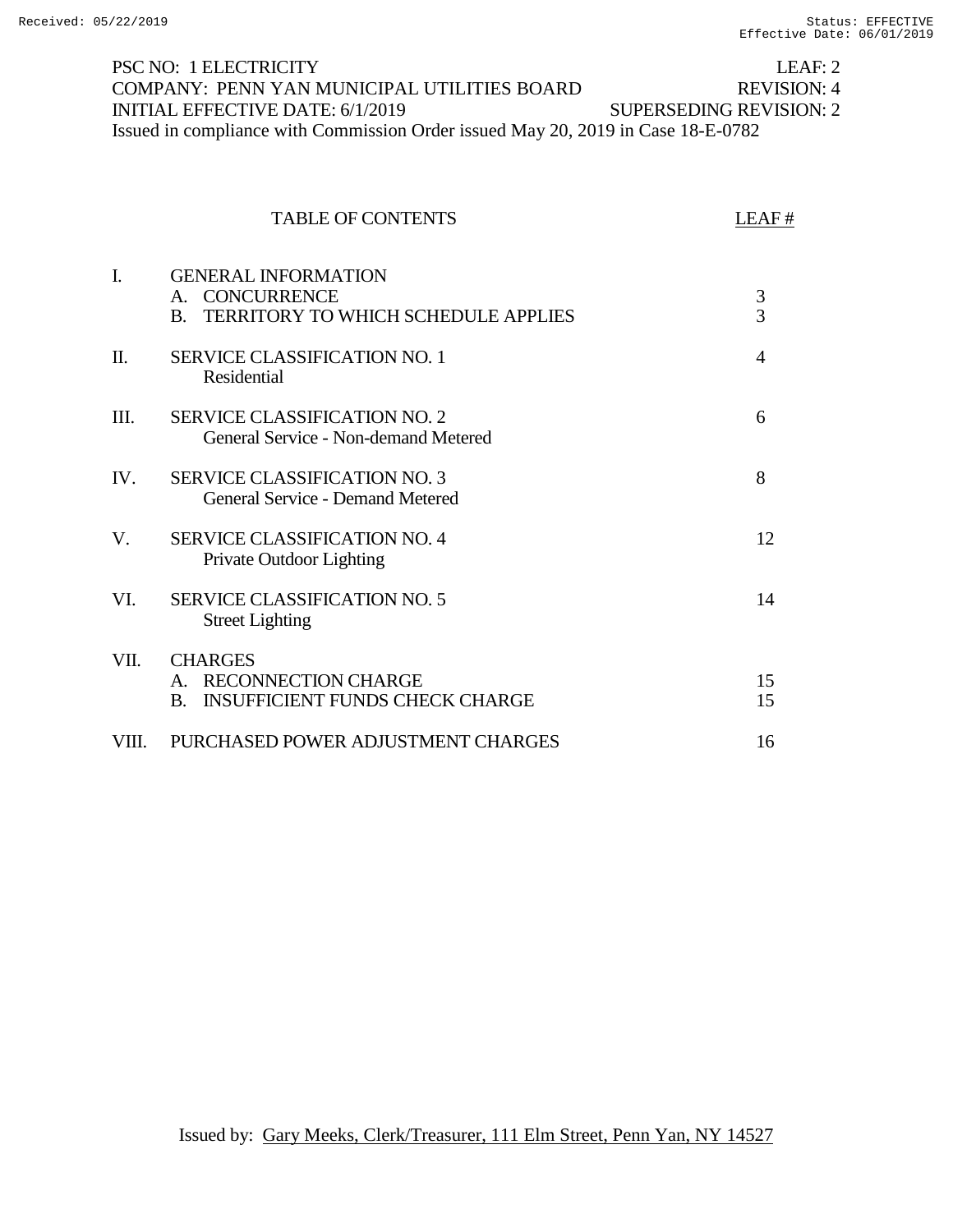## PSC NO: 1 ELECTRICITY LEAF: 3 COMPANY: PENN YAN MUNICIPAL UTILITIES BOARD REVISION: 3 INITIAL EFFECTIVE DATE: 6/1/2019 SUPERSEDING REVISION: 1 Issued in compliance with Commission Order issued May 20, 2019 in Case 18-E-0782

#### GENERAL INFORMATION

#### A. CONCURRENCE:

The Penn Yan Municipal Utilities Board concurs in and agrees to abide by the rules and regulations as set forth in the generic tariff filed by the New York Municipal Power Agency (NYMPA) in Case No. 97-E-1575.

# B. TERRITORY TO WHICH SCHEDULE APPLIES:

These rates, rules and regulations are applicable to the Village of Penn Yan, and the portions of the Towns of Milo, Benton, and Jerusalem served under franchises granted to the Penn Yan Municipal Utilities Board of the Village of Penn Yan.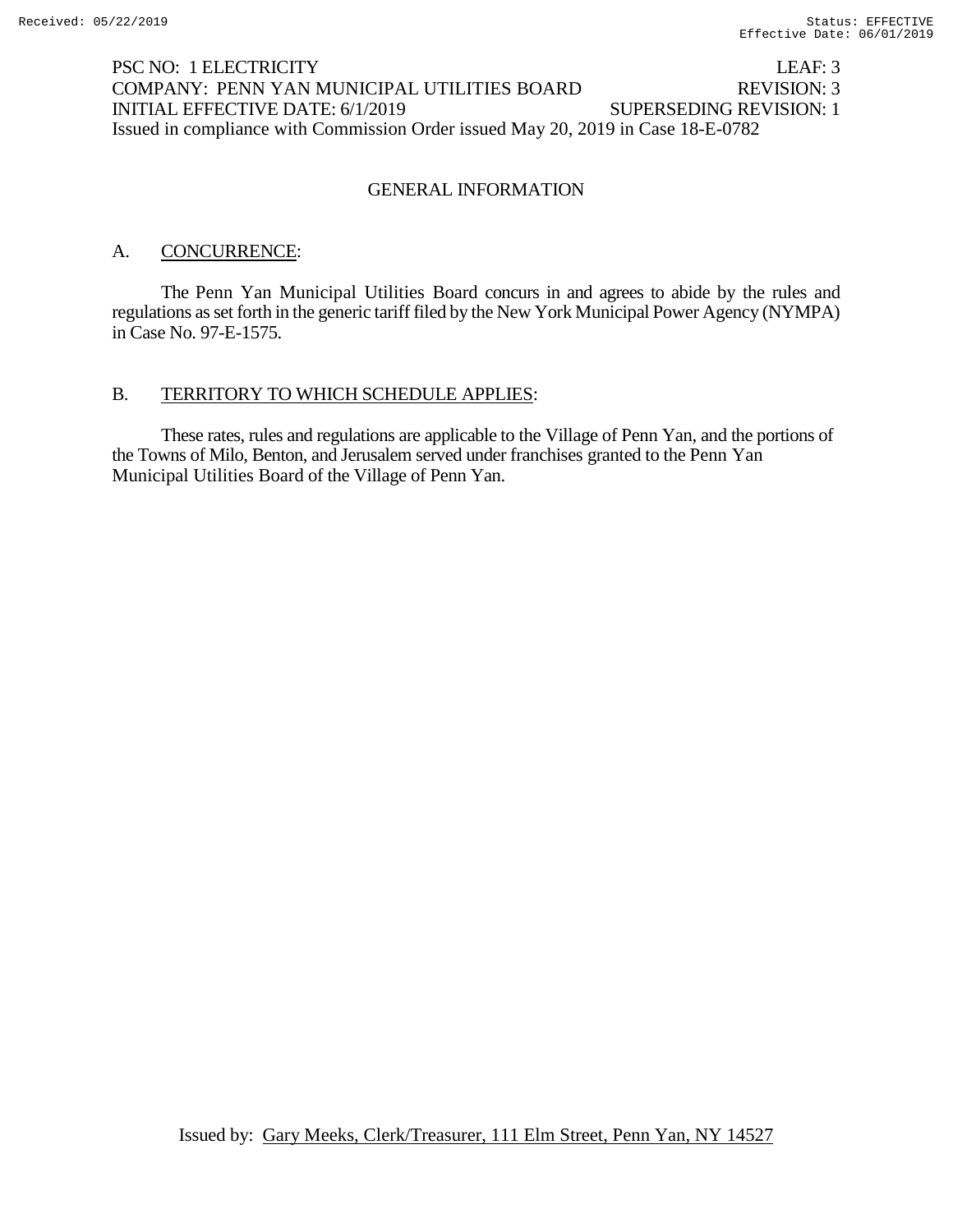# PSC NO: 1 ELECTRICITY LEAF: 4 COMPANY: PENN YAN MUNICIPAL UTILITIES BOARD REVISION: 4 INITIAL EFFECTIVE DATE: 6/1/2019 SUPERSEDING REVISION: 2 Issued in compliance with Commission Order issued May 20, 2019 in Case 18-E-0782

#### SERVICE CLASSIFICATION NO. 1 Residential

## APPLICABLE TO USE OF SERVICE FOR:

Single-phase residential purpose usage in an individual residence; in an individual flat or individual apartment in a multiple-family dwelling; for residential purposes in a rooming house where not more than four (4) rooms are available for rent; and for single phase farm service when supplied through the farm residence meter; use exclusively in connection with religious purposes by corporations or associations organized and conducted in good faith for religious purposes, and including the operation by such corporation or association of a school, not withstanding that secular subjects are taught at such school; for single-phase service exclusively in connection with a community residence as defined in subdivision 28, 28A or 28B of section 1.03 of the Mental Hygiene Law, provided that such residence is operated by a not-for-profit corporation and if supervisory staff is on site on a twenty-four hour per day basis that the residence provides living accommodations for fourteen or fewer residents; and use for any post or hall owned or leased by a not-for-profit organization that is a veterans organization.

### CHARACTER OF SERVICE:

Continuous, alternating current, at approximately 60 cycle; 120 volts, two wire, or 120/240 volts, three wire single phase, depending upon the characteristics of the load and the circuit from which service is supplied.

### MONTHLY RATE:

|                                  | Rate     |
|----------------------------------|----------|
| <b>Customer Charge</b>           | \$2.55   |
| Non-winter Rate (April-November) |          |
| Energy charge, per kWh           | \$0.0331 |
| Winter Rate (December-March)     |          |
| Energy charge, per kWh           |          |
| first 1250 kWh                   | \$0.0331 |
| over 1250 kWh                    | \$0.0622 |
|                                  |          |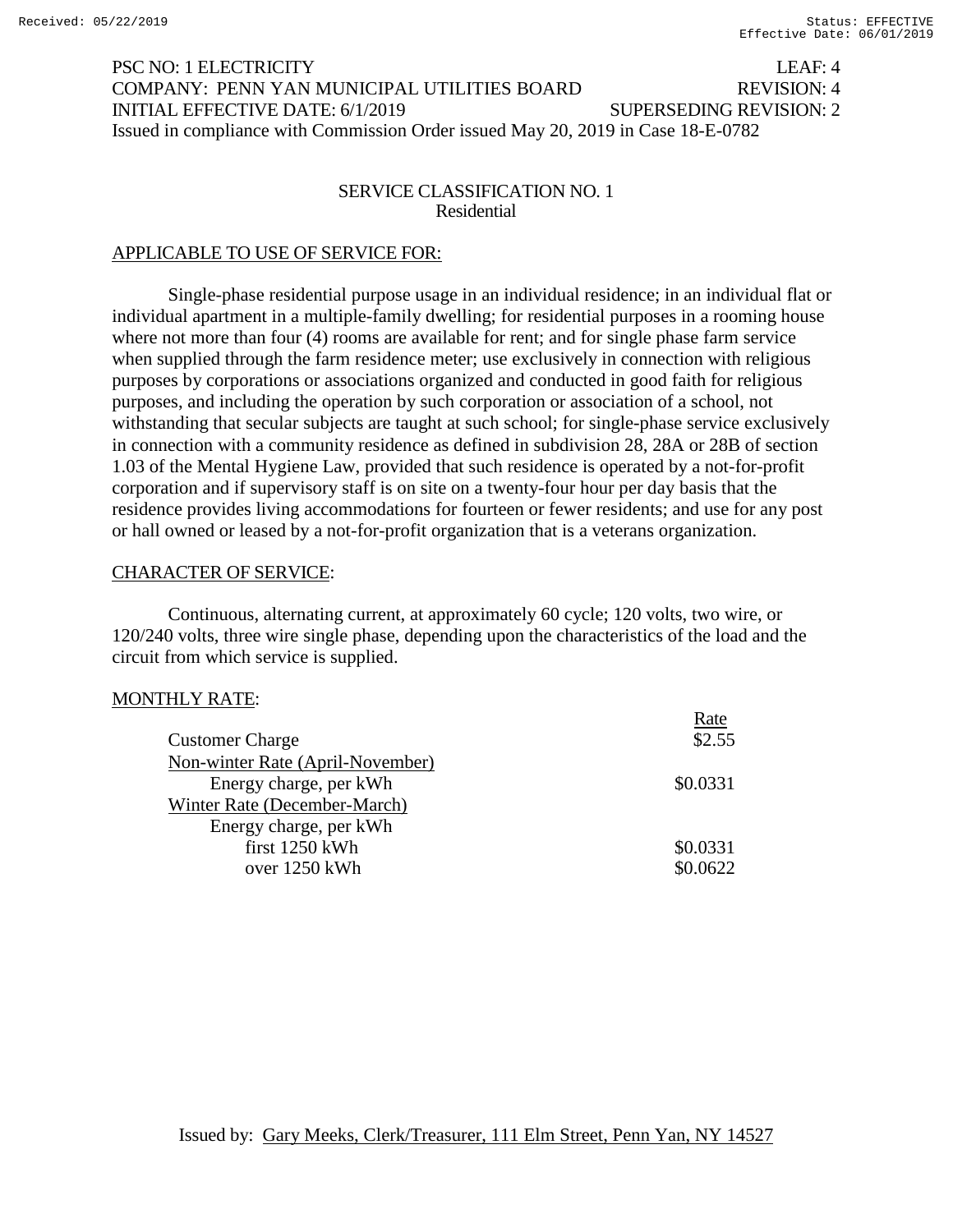# PSC NO: 1 ELECTRICITY LEAF: 5 COMPANY: PENN YAN MUNICIPAL UTILITIES BOARD REVISION: 3 INITIAL EFFECTIVE DATE: 6/1/2019 SUPERSEDING REVISION: 1 Issued in compliance with Commission Order issued May 20, 2019 in Case 18-E-0782

#### SERVICE CLASSIFICATION NO. 1 (CONT'D) Residential

#### MINIMUM CHARGE:

The minimum charge is the customer charge.

# TERMS OF PAYMENT:

All bills are due when rendered. Full payment must be received on or before the date shown on the bill to avoid a late payment charge of 1.5% as provided in Rule VIII of the NYMPA generic tariff.

#### TERM:

Service may be terminated by the customer on three (3) days' notice at any time after one month of service.

#### SPECIAL PROVISIONS:

- A. When two or more individual flats or apartments are metered on one meter, service may be rendered hereunder, but the rate applicable will be the result obtained by multiplying the number of kilowatt-hours, in each block, except the initial block by the number of individual flats or apartments.
- B. Electricity will not be supplied under this classification, except as otherwise provided for in "Applicable Use of Service For", when any part of the building, house, flat, or apartment occupied as a home, residence or sleeping place is also used for the conduct of a business or any activity non-residential in character, unless the wiring is separate and the part devoted to such non-residential purposes is metered and billed under another and appropriate classification.

### FACTOR OF ADJUSTMENT:

The factor of adjustment pursuance to Rule IX.D of the NYMPA generic tariff is 1.045249.

### PURCHASE POWER ADJUSTMENT:

The charges set forth in this service classification shall be subject to a purchase power adjustment as explained in Rule IX of the NYMPA generic tariff.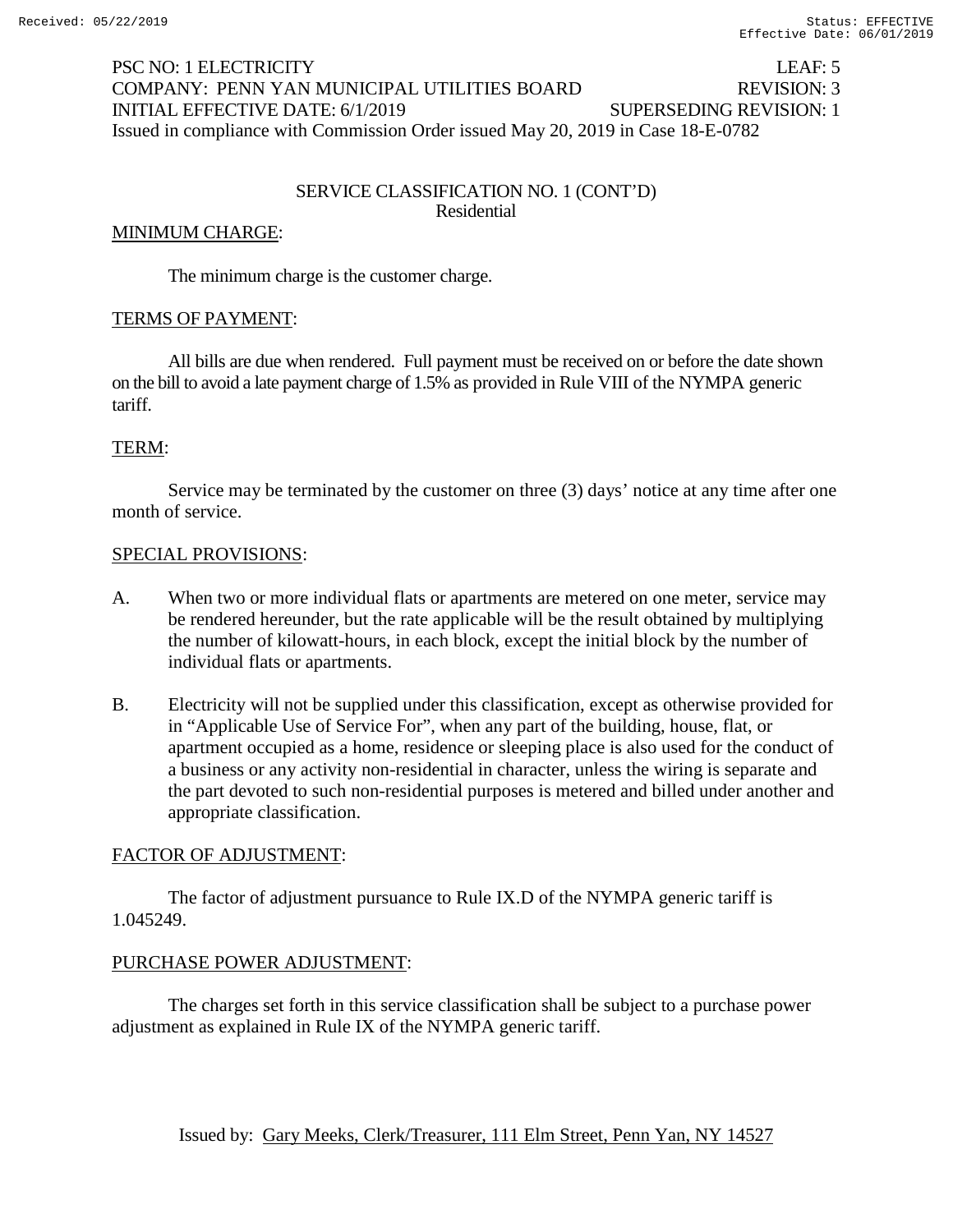# PSC NO: 1 ELECTRICITY<br>COMPANY: PENN YAN MUNICIPAL UTILITIES BOARD REVISION: 4 COMPANY: PENN YAN MUNICIPAL UTILITIES BOARD INITIAL EFFECTIVE DATE: 6/1/2019 SUPERSEDING REVISION: 2 Issued in compliance with Commission Order issued May 20, 2019 in Case 18-E-0782

#### SERVICE CLASSIFICATION NO. 2 General Service - Non-demand Metered

### APPLICABLE TO USE OF SERVICE FOR:

Commercial, business, schools, small industrial power and light installations, (not served under Service Classification No. 3), multiple dwellings (two or more families in one house or where more than two rooms are rented) and any service for premises partially used for business or professional and partially used for residential purposes.

### CHARACTER OF SERVICE:

Continuous, alternating current, 60 cycle 120/240 volts single phase, 240 or 440 volts three phase also, with Village permission, 120/208 volts three phase, as well as 2400 volts and 4160 volts three phase service; depending upon the characteristics of the load and the circuit from which service is supplied.

### MONTHLY RATE:

|                                  | Rate     |
|----------------------------------|----------|
| <b>Customer Charge</b>           | \$3.32   |
| Non-winter Rate (April-November) |          |
| Energy charge, per kWh           | \$0.0427 |
| Winter Rate (December-March)     |          |
| Energy charge, per kWh           | \$0.0594 |

### MINIMUM CHARGE:

The minimum charge is the customer charge.

#### FACTOR OF ADJUSTMENT:

The factor of adjustment pursuance to Rule IX.D of the NYMPA generic tariff is 1.045249.

#### PURCHASED POWER ADJUSTMENT:

The charges set forth in this service classification shall be subject to a purchase power adjustment as explained in Rule IX of the NYMPA generic tariff.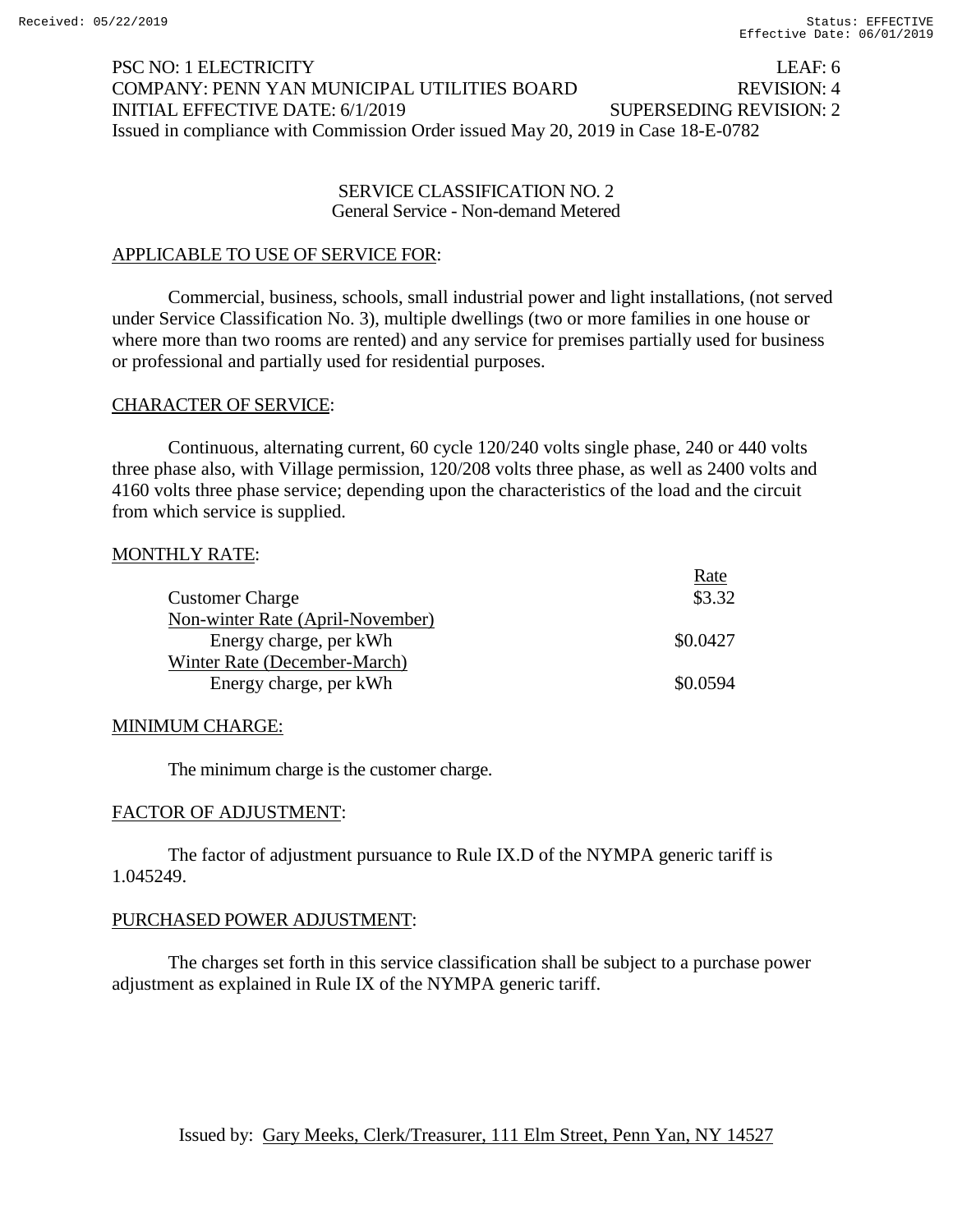# PSC NO: 1 ELECTRICITY LEAF: 7 COMPANY: PENN YAN MUNICIPAL UTILITIES BOARD REVISION: 3 INITIAL EFFECTIVE DATE: 6/1/2019 SUPERSEDING REVISION: 1 Issued in compliance with Commission Order issued May 20, 2019 in Case 18-E-0782

#### SERVICE CLASSIFICATION NO. 2 (CONT'D) General Service - Non-demand Metered

## TERMS OF PAYMENT:

All bills are due when rendered. Full payment must be received on or before the date shown on the bill to avoid a late payment charge of 1.5% as provided in Rule VIII of the NYMPA generic tariff.

### TERM:

Service may be terminated on three days (3) notice at any time, after one month of service.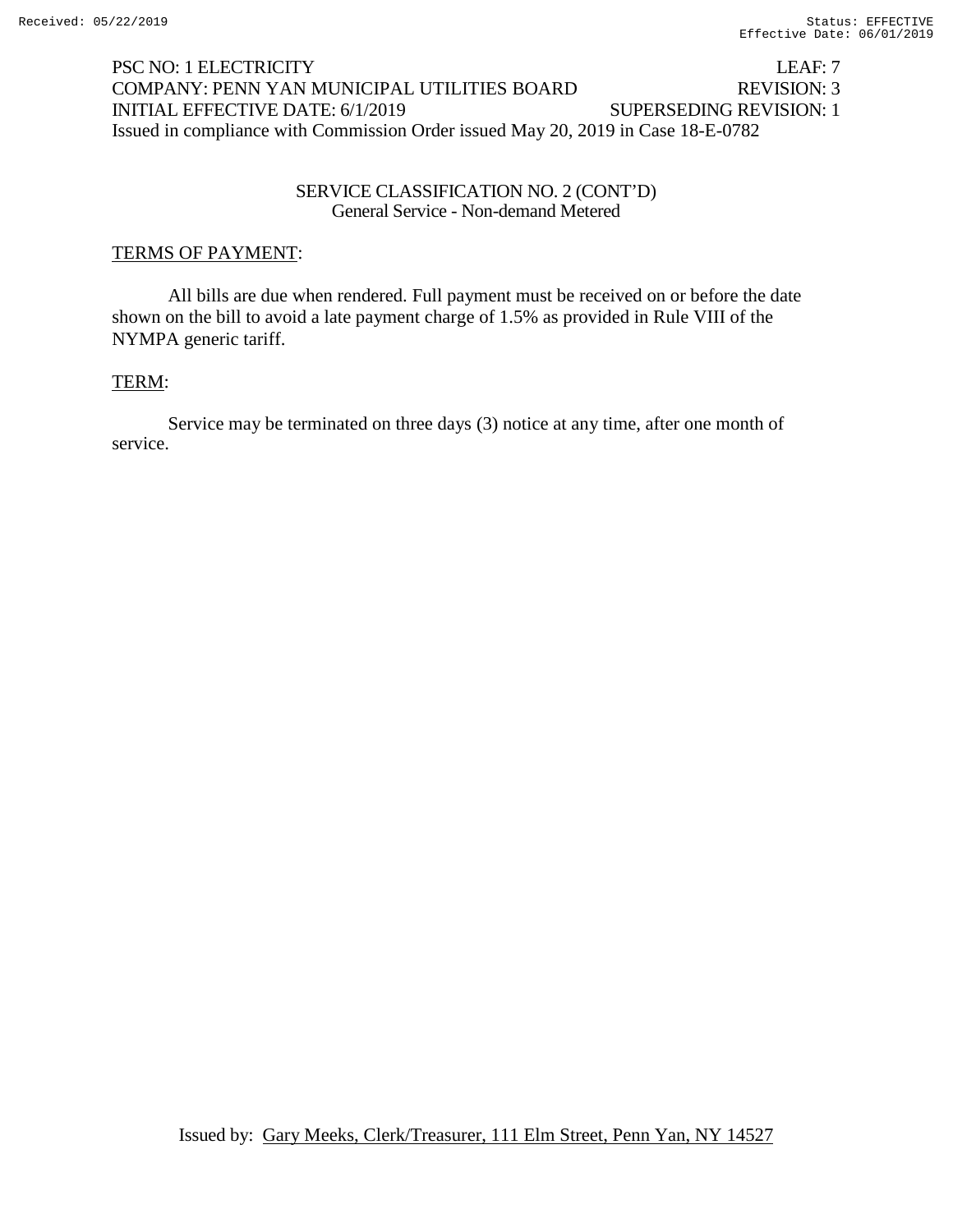# PSC NO: 1 ELECTRICITY LEAF: 8 COMPANY: PENN YAN MUNICIPAL UTILITIES BOARD REVISION: 4 INITIAL EFFECTIVE DATE: 6/1/2019 SUPERSEDING REVISION: 2 Issued in compliance with Commission Order issued May 20, 2019 in Case 18-E-0782

#### SERVICE CLASSIFICATION NO. 3 General Service - Demand Metered

# APPLICABLE USE OF SERVICE FOR:

Demand metered service for large light and power installations either agreeing in advance to a minimum billing of twenty (20) kilowatts, or the maximum monthly demand of which are established by measurement as provided below.

#### CHARACTER OF SERVICE:

Continuous - alternating current, 60 cycle 120/240 volts single phase, 240 or 440 volts three phase also, with Village permission, 120/208 volts three phase, as well as 2400 and 4160 volts three phase services; depending upon the characteristics of the load and the circuit from which services are supplied.

#### MONTHLY RATE:

|                        | <u>Rate</u> |
|------------------------|-------------|
| Demand charge, per kW  | \$4.27      |
| Energy charge, per kWh | \$0.0196    |

#### MINIMUM CHARGE:

The minimum charge is the demand charge as provided under "Determination of Demand."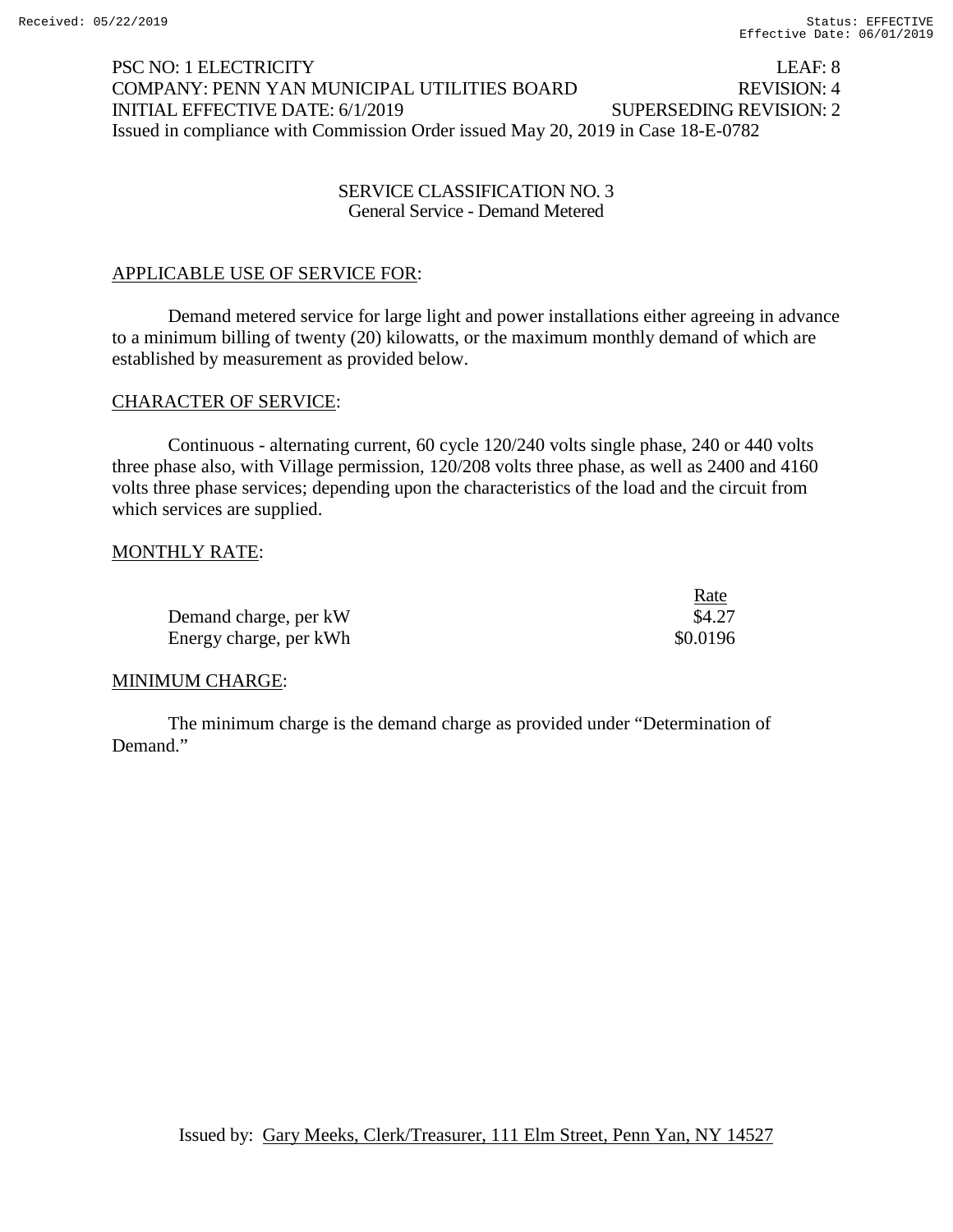# PSC NO: 1 ELECTRICITY LEAF: 9 COMPANY: PENN YAN MUNICIPAL UTILITIES BOARD REVISION: 3 INITIAL EFFECTIVE DATE: 6/1/2019 SUPERSEDING REVISION: 1 Issued in compliance with Commission Order issued May 20, 2019 in Case 18-E-0782

## SERVICE CLASSIFICATION NO. 3 (CONT'D) General Service - Demand Metered

# DETERMINATION OF DEMAND:

- A. The customer monthly maximum demands will be determined by measurement, whenever the customer accepts a twenty (20) kilowatt minimum billing demand or, when previous measured monthly maximum demands have equaled twenty (20) kilowatts or more for three (3) consecutive months and have not been followed by twelve (12) consecutive months in which the monthly maximum demand was less than twenty (20) kilowatts. The Village may install a demand meter for testing purposes on any load not served on Service Classification Nos. 1 or 2. It will do so in all cases where the monthly consumption exceeds 5000 kilowatthours for three (3) consecutive months.
- B. When the monthly maximum demand is determined by measurement, the demand used for billing purposes shall be the greatest of the following:
	- 1. The maximum fifteen minute integrated kilowatt demand determined by meter, occurring during the month for which charge is made. The demand as determined shall be taken to the nearest one-half kilowatt.
	- 2. Fifty percent of the highest demand during the preceding twelve months.
	- 3. Twenty (20) kilowatts.

### TERMS OF PAYMENT:

All bills are due when rendered. Full payment must be received on or before the date shown on the bill to avoid a late payment charge of 1.5% as provided in Rule VIII of the NYMPA generic tariff.

### FACTOR OF ADJUSTMENT:

The factor of adjustment pursuance to Rule IX.D of the NYMPA generic tariff is 1.045249.

### PURCHASED POWER ADJUSTMENT:

The charges set forth in this service classification shall be subject to a purchased power adjustment as explained in Rule IX of the NYMPA generic tariff.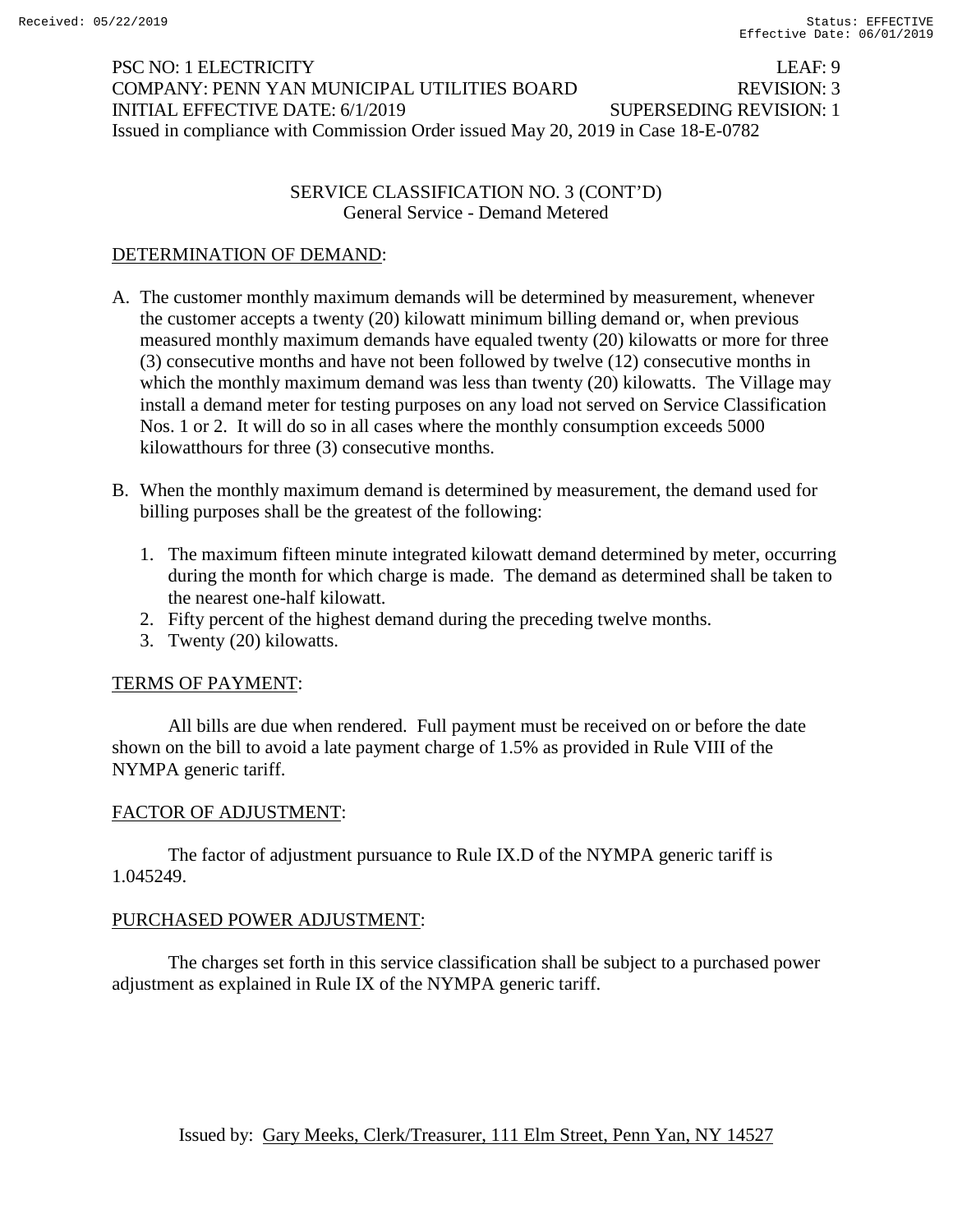# PSC NO: 1 ELECTRICITY LEAF: 10 COMPANY: PENN YAN MUNICIPAL UTILITIES BOARD REVISION: 3 INITIAL EFFECTIVE DATE: 6/1/2019 SUPERSEDING REVISION: 1 Issued in compliance with Commission Order issued May 20, 2019 in Case 18-E-0782

## SERVICE CLASSIFICATION NO. 3 (CONT'D) General Service - Demand Metered

# TERM:

- A. Single phase service: Three months and thereafter until terminated by 48 hours written notice.
- B. Three phase service: One year and thereafter until terminated by 48 hours written notice.

# SPECIAL PROVISIONS:

- A. When the customer's equipment includes devices which have a highly fluctuating or large instantaneous demand, such as X-ray apparatus, welders, and other like equipment, and the customer has not provided corrective equipment to reduce the inrush current to an amount which will not cause disturbance to other customers, the demand of such devices shall be taken as the sum of the maximum instantaneous capacities as determined from the name plates or by test of those pieces of apparatus which are so connected that they may be operated at one time.
- B. Where the billing demand of such customer is determined by a demand meter, the demand of such highly fluctuating demand devices, determined as described above, shall be added to the demand as shown by the demand meter. The sum of these two demands shall be the billing demand.
- C. Customers, taking three-phase electric energy, shall maintain as nearly as reasonably possible equal currents in each of the three-phase conductors at the point of service. If at any time the current in any phase conductor shall exceed the average of the currents in all the three-phase conductors by more than five percent (5%), the amount to be paid by the customer for the period within which the imbalance occurred, shall be increased by a percentage equal to that of the imbalance.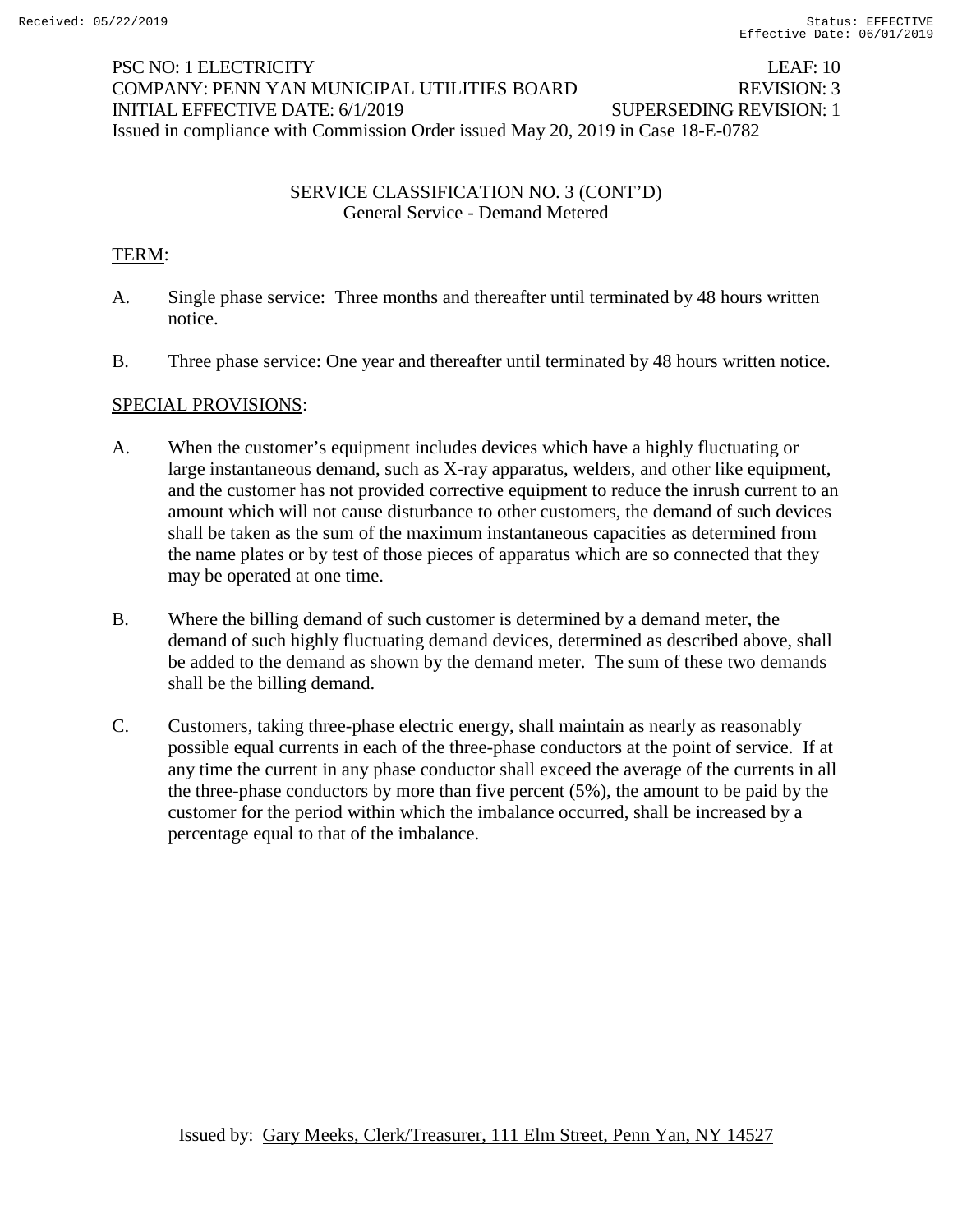# PSC NO: 1 ELECTRICITY LEAF: 11 COMPANY: PENN YAN MUNICIPAL UTILITIES BOARD REVISION: 3 INITIAL EFFECTIVE DATE: 6/1/2019 SUPERSEDING REVISION: 1 Issued in compliance with Commission Order issued May 20, 2019 in Case 18-E-0782

## SERVICE CLASSIFICATION NO. 3 (CONT'D) General Service - Demand Metered

# SPECIAL PROVISIONS (CONT'D):

- D. The customer will normally be required to maintain a power factor at the point of delivery of between ninety percent (90%) lagging and ninety percent (90%) leading. Should the customer fail to do so within ninety (90) days after notification, the Village shall install the necessary corrective equipment. Such work performed by the Village will be charged for on a basis of current labor and material costs plus forty percent (40%) to cover indirect overhead costs.
- E. Standby or breakdown service will be furnished under this classification to a customer part or all of whose source of energy, whether electrically or mechanically produced, shall be introduced or permitted, directly or indirectly, in connection with the operation of customer's equipment. For such service the monthly charge shall be not less than for the maximum demand in any of the preceding twelve (12) months.
- F. Customers electing to furnish, install and maintain their own transformers and accessory equipment, and who are served by the Village 2400 or 4160 volt system, shall receive a discount of five percent (5%) on their demand and energy charges.

Note: Customers under this service classification are billed monthly.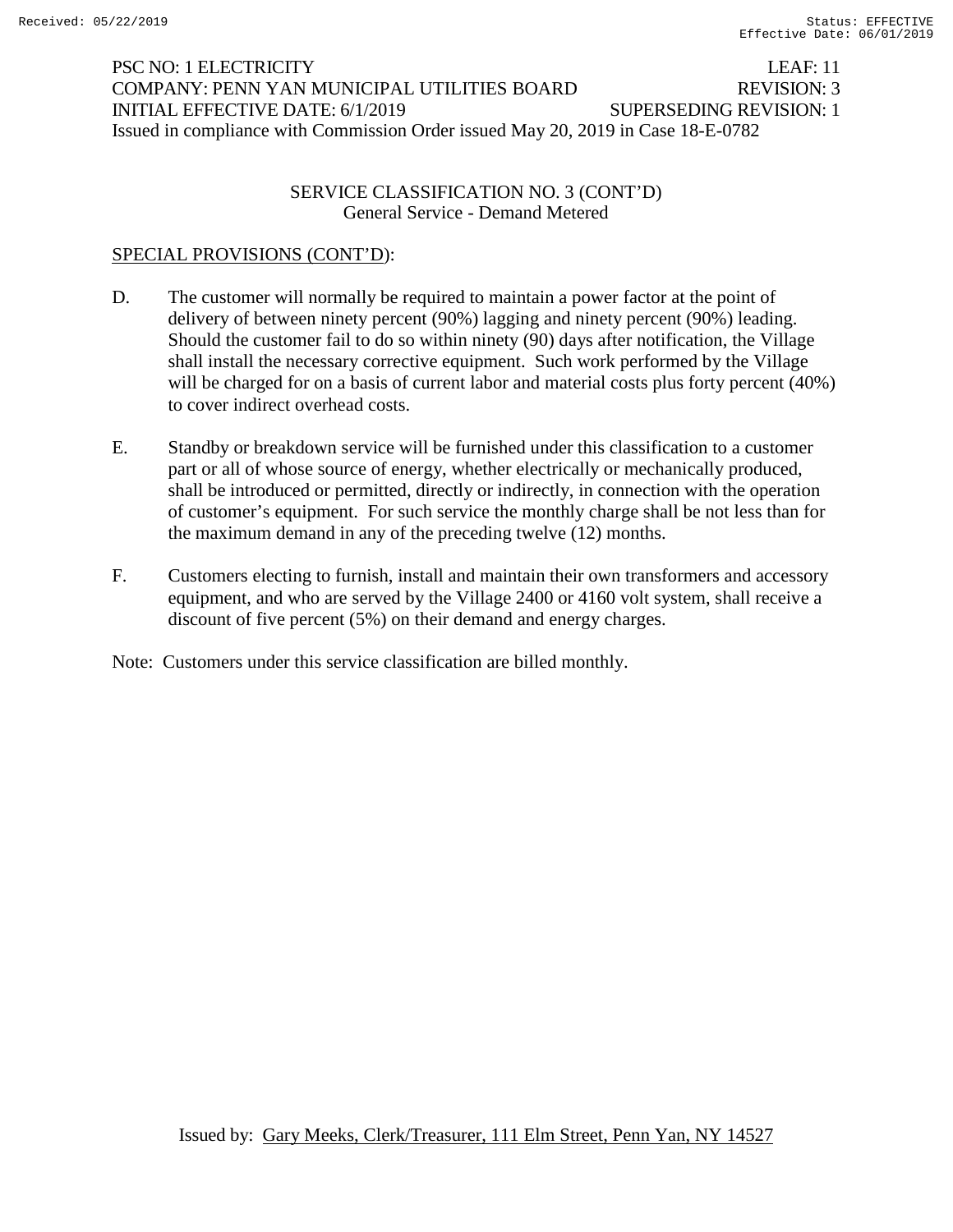# PSC NO: 1 ELECTRICITY LEAF: 12 COMPANY: PENN YAN MUNICIPAL UTILITIES BOARD REVISION: 4 INITIAL EFFECTIVE DATE: 6/1/2019 SUPERSEDING REVISION: 2 Issued in compliance with Commission Order issued May 20, 2019 in Case 18-E-0782

# SERVICE CLASSIFICATION NO. 4 Private Outdoor Lighting

### APPLICABLE TO USE OF SERVICE FOR:

Private outdoor lighting from multiple circuits. Monthly charges are assessed at a flat rate per fixture.

### CHARACTER OF SERVICE:

Unmetered service at approximately 60 cycle, alternating current, and 120 volts.

#### MONTHLY RATE:

|                                | Rate    |
|--------------------------------|---------|
| Facilities Charge, per fixture |         |
| 175 Watt, Mercury              | \$10.54 |
| 250 Watt, Mercury              | \$13.97 |
| 400 Watt, Mercury              | \$19.19 |
| 1000 Watt, Mercury             | \$31.91 |

### TERMS OF PAYMENT:

All bills are due when rendered. Full payment must be received on or before the date shown on the bill to avoid a late payment charge of 1.5% as provided in Rule VIII of the NYMPA generic tariff.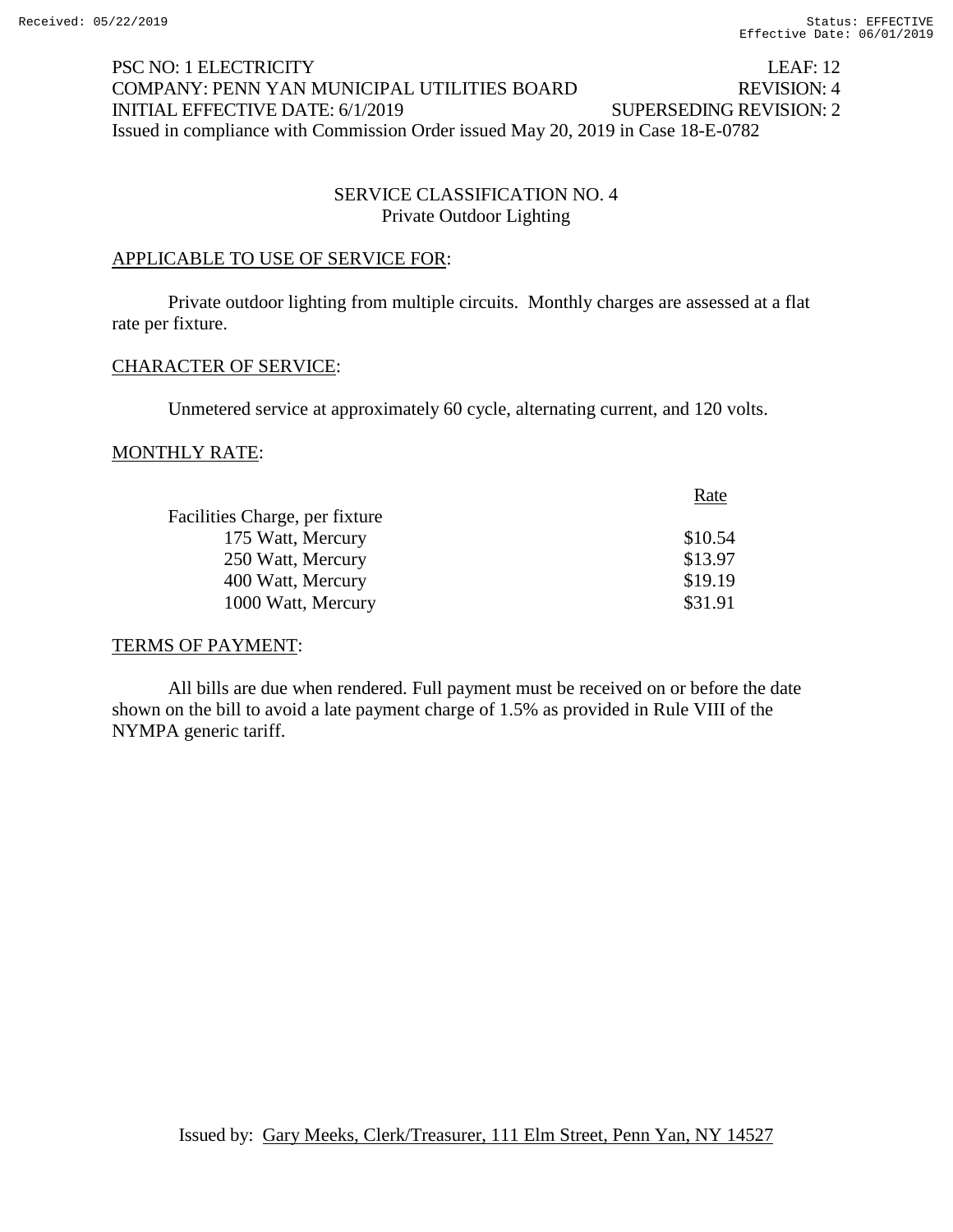# PSC NO: 1 ELECTRICITY LEAF: 13 COMPANY: PENN YAN MUNICIPAL UTILITIES BOARD REVISION: 3 INITIAL EFFECTIVE DATE: 6/1/2019 SUPERSEDING REVISION: 1 Issued in compliance with Commission Order issued May 20, 2019 in Case 18-E-0782

# SERVICE CLASSIFICATION NO. 4 (CONT'D) Private Outdoor Lighting

# TERM:

One year, commencing at the date of installation, and thereafter from year to year until canceled by the customer upon 30 days' notice.

# FACTOR OF ADJUSTMENT:

The factor of adjustment pursuance to Rule IX.D of the NYMPA generic tariff is 1.045249.

# PURCHASED POWER ADJUSTMENT:

The charges set forth in this service classification shall be subject to a purchased power adjustment as explained in Rule IX of the NYMPA generic tariff.

# SPECIAL PROVISIONS:

- A. The Village will furnish, install, own, operate and maintain an enclosed, photoelectrically controlled luminaire complete with 30 inch pipe bracket.
- B. The lighting unit will be installed only on private property owned or leased by the customer. The customer will furnish the necessary pole or other support, except as hereinafter provided. The Village reserves the right to require a mounting height which will provide proper light distribution from the unit. Where a Village-owned pole is appropriately located on premises owned or leased by the customer, the Village may waive the requirement that the support be furnished by the customer, and it may install the unit on the Village-owned pole.
- C. Upon request of the customer, the Village will change the location of the lighting unit, providing a proper support is furnished and the customer agrees to pay the Village for the cost incurred in making such change.
- D. Lighting service will be provided every night and all night during the hours between sunset and sunrise, aggregating about 4000 hours per year, unless prevented by accidents or other causes beyond the control of the Village.
- E. The customer shall notify the Village whenever the lamp shall become extinguished or out of service for any reason and the Village shall replace the lamp and/or make the necessary repairs with reasonable promptness.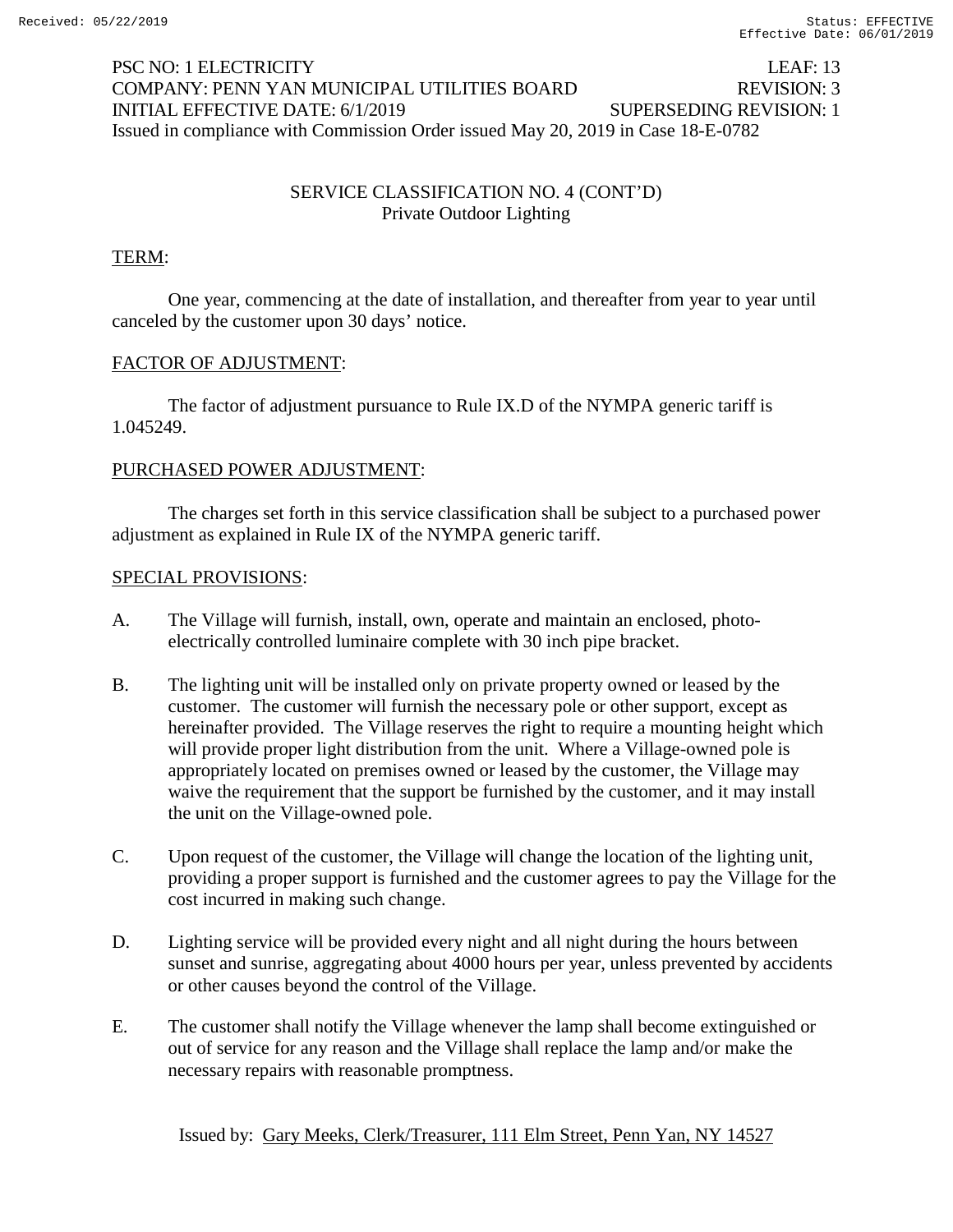# PSC NO: 1 ELECTRICITY LEAF: 14 COMPANY: PENN YAN MUNICIPAL UTILITIES BOARD REVISION: 4 INITIAL EFFECTIVE DATE: 6/1/2019 SUPERSEDING REVISION: 2 Issued in compliance with Commission Order issued May 20, 2019 in Case 18-E-0782

# SERVICE CLASSIFICATION NO. 5 Street Lighting

# APPLICABLE TO USE OF SERVICE FOR:

Municipal Street Lighting. The utility may meter one service and impute this measured service to the other services of the same size and character. In that event, monthly charges are assessed by multiplying the usage of one metered fixture by the total number of fixtures.

### CHARACTER OF SERVICE:

Metered service at 240 & 480 volts, approximately 60 Hertz, alternating current.

### MONTHLY RATE:

|                                | Rate     |
|--------------------------------|----------|
| Facilities Charge, per fixture | \$10.30  |
| Energy Charge, per kwh         | \$0.0219 |

#### TERMS OF PAYMENT:

All bills are due when rendered. Full payment must be received on or before the date shown on the bill to avoid a late payment charge of 1.5% as provided in Rule VIII of the NYMPA generic tariff.

### DETERMINATION OF BILLING QUANTITIES:

- A. Application of energy meters to at least one selected luminaire of each type.
- B. Calculation of energy use by application of test meter results to the total number of installed units of each type.
- C. The billing energy shall be the total number of kWh so calculated for all luminaires in service during the billing period.

### PURCHASED POWER ADJUSTMENT:

The charges set forth in this service classification shall be subject to a purchased power adjustment as explained in Rule IX of the NYMPA generic tariff.

### FACTOR OF ADJUSTMENT:

The factor of adjustment pursuance to Rule IX.D of the NYMPA generic tariff is 1.045249.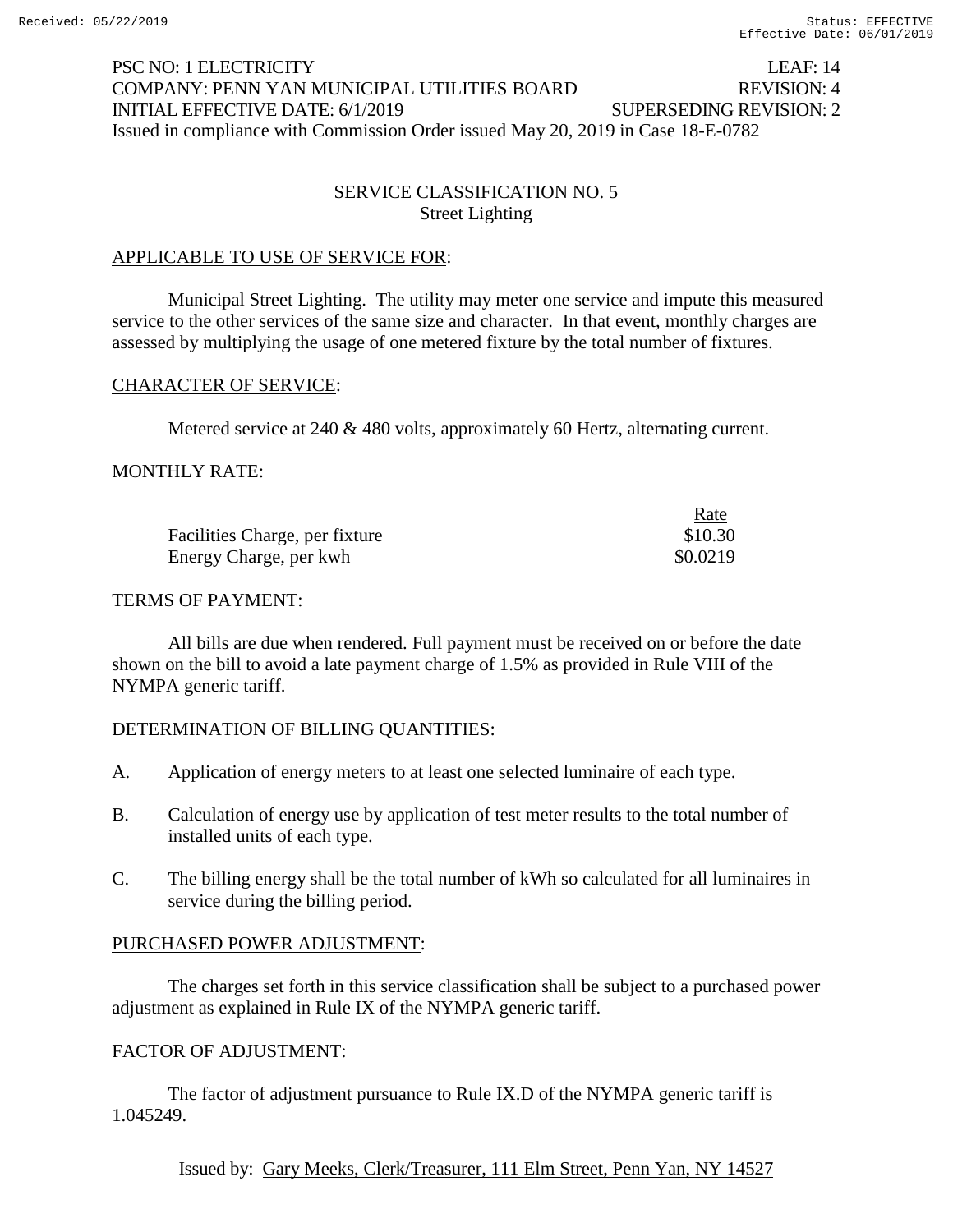PSC NO: 1 ELECTRICITY LEAF: 15 COMPANY: PENN YAN MUNICIPAL UTILITIES BOARD REVISION: 6 INITIALEFFECTIVE DATE: 11/29/19 SUPERSEDING REVISION: 5 Issued in compliance with Order in Case 16-M-0330 dated 11/18/2019

# **CHARGES**

# A. RECONNECTION CHARGE:

When service has been discontinued, either by the Municipality as provided in Rule XIII of the NYMPA generic tariff or at the request of the consumer and the same consumer applies for reconnection of service at the same premises within four (4) months, there shall be a reconnection charge payable before service will be reestablished, in the amounts as follows:

\$25.00 during regular office hours, Monday through Friday

After regular working hours of the electric department, Monday through Friday, and Saturday, Sunday and Holidays, the charge will be based on full employee cost to the utility of the employee responding to the call out.

# B. INSUFFICIENT FUNDS CHECK CHARGE:

Any checks received in payment for electric service which are returned to the Penn Yan Municipal Utilities Board for insufficient funds, or are otherwise dishonored by the bank, shall bear a nonrecurring charge of \$15.00 for each check that has to be processed by the Penn Yan Municipal Utilities Board. If two checks have been returned by the bank, the customer who issued the dishonored checks may be required by the Municipal Utilities Board to render future payments by cash, money order, certified or cashier's check.

Post-dated checks shall be returned to the customer as invalid for the transaction. Only United States currency shall be accepted for payment of accounts due the Penn Yan Municipal Utilities Board.